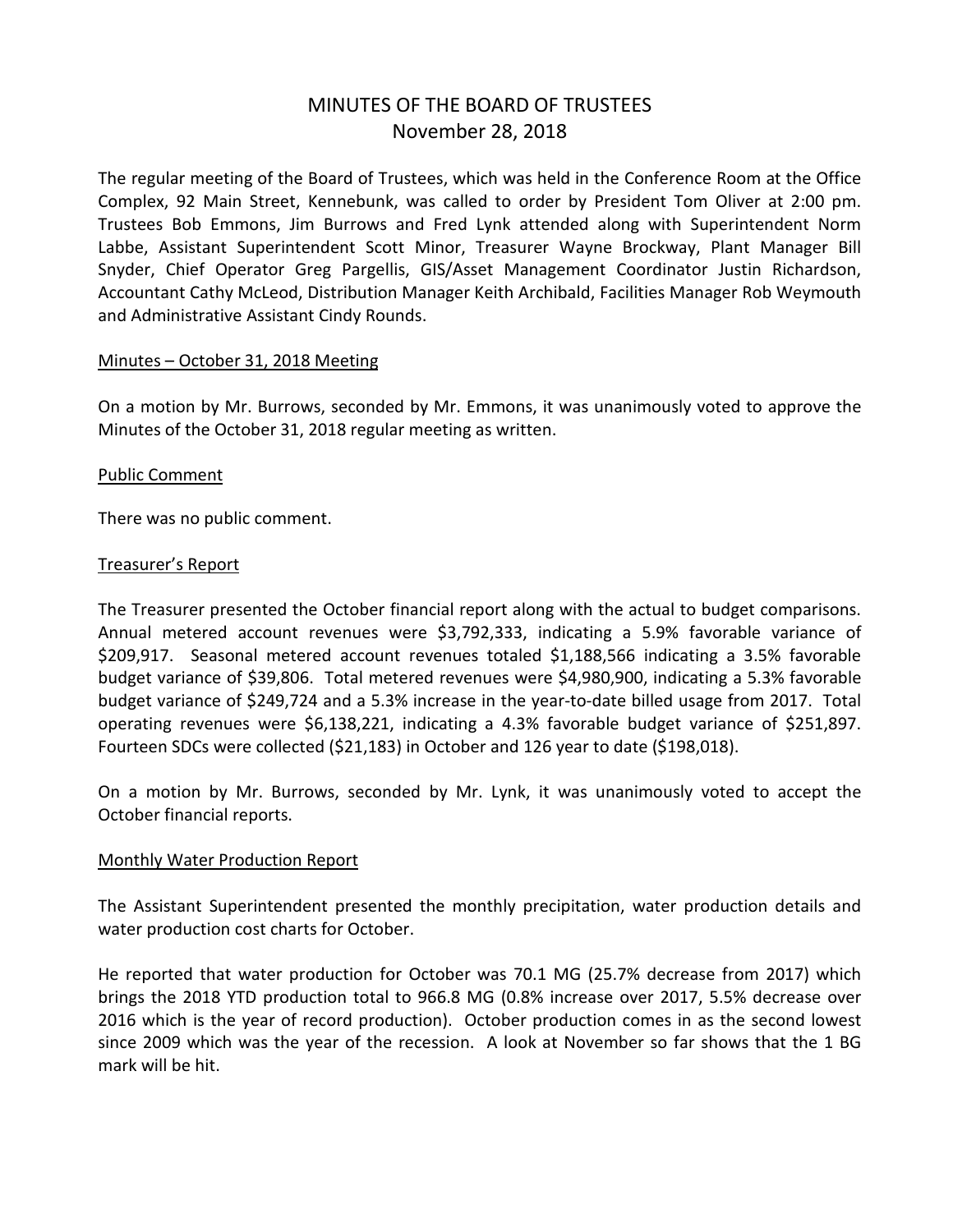The liquid precipitation equivalent for October was 5.22", which places the YTD total of 45.50", slightly above the 16 year running average of 44.96". He added that there were ten separate rain events in October.

Groundwater production for October was 39.8 MG, comprised of 9.5 MG from the Merriland River well (shut down on 10/11) and 30.3 MG from the Kennebunk River well. The YTD groundwater production total is 341.9 MG (68.9 MG increase over 2017). He predicts that just over 400 MG will be produced for 2018.

The October surface water chemical cost increased to \$262.49 per MG from \$236.79 in September with the 2018 YTD monthly average cost now at \$241.95 per MG. The groundwater chemical cost for October was \$61.70 per MG with the YTD monthly average groundwater chemical cost at \$73.41 per MG. The YTD monthly average for the blended surface water and groundwater chemical cost is \$197.47 per MG. October marked the first time this year that the blended chemical cost was below \$200 per MG

Utilizing the USGS Branch Brook flow chart, the Assistant Superintendent illustrated the peak flow of 162.8 MGD resulting from yesterday's 2.25" of rain which is the second highest over the past four years. He noted that when the Brook is running at a pace of more than 10 CFS, water could be withdrawn and pumped and stored to another location such as for artificial recharge which the District plans to pilot in 2019.

### Kennebunk River Well

The Superintendent reported that the most recent round of test results were better than anticipated. There was no detectable amount of PFAS in the 25%-50% level of the second (lag) filter. There was a small amount (10ppt) coming out of the first (lead) filter with a raw level of 37ppt. More samples were collected today for testing. Overall, the results are good. As an outcome of the cold snap over the weekend, the Facilities Department temporarily winterized the filter piping with heat tape and insulation. The temporary structure is scheduled to be delivered within a couple of weeks and will be erected soon thereafter.

The Superintendent noted that the Plant Manager recently received a preliminary estimate to reactivate the GAC (Granular Activated Carbon) for the Kennebunk River Well, which will be about \$150-\$170 per MG if the anticipated amount of 250 MG of water is treated by the GAC filters. When added to the KRW's other chemical costs, it is close to the same total chemical cost as for the treatment of surface water from Branch Brook. Although these figures do not include the capital cost of the filter equipment and structures, this cost is considerably lower than originally estimated.

### Biddeford Pool Tank

The Superintendent reconfirmed that the painting project has stopped for this year and will resume in the spring. Following an evaluation by the contractor, it was determined that the tank interior needs a complete blast and recoat also. The total cost to paint the inside and outside of the tank will be slightly higher than \$500,000, with \$150,000 of the work having already been completed. The remainder of the project will be included in the 2019 Capital budget. The new Verizon-funded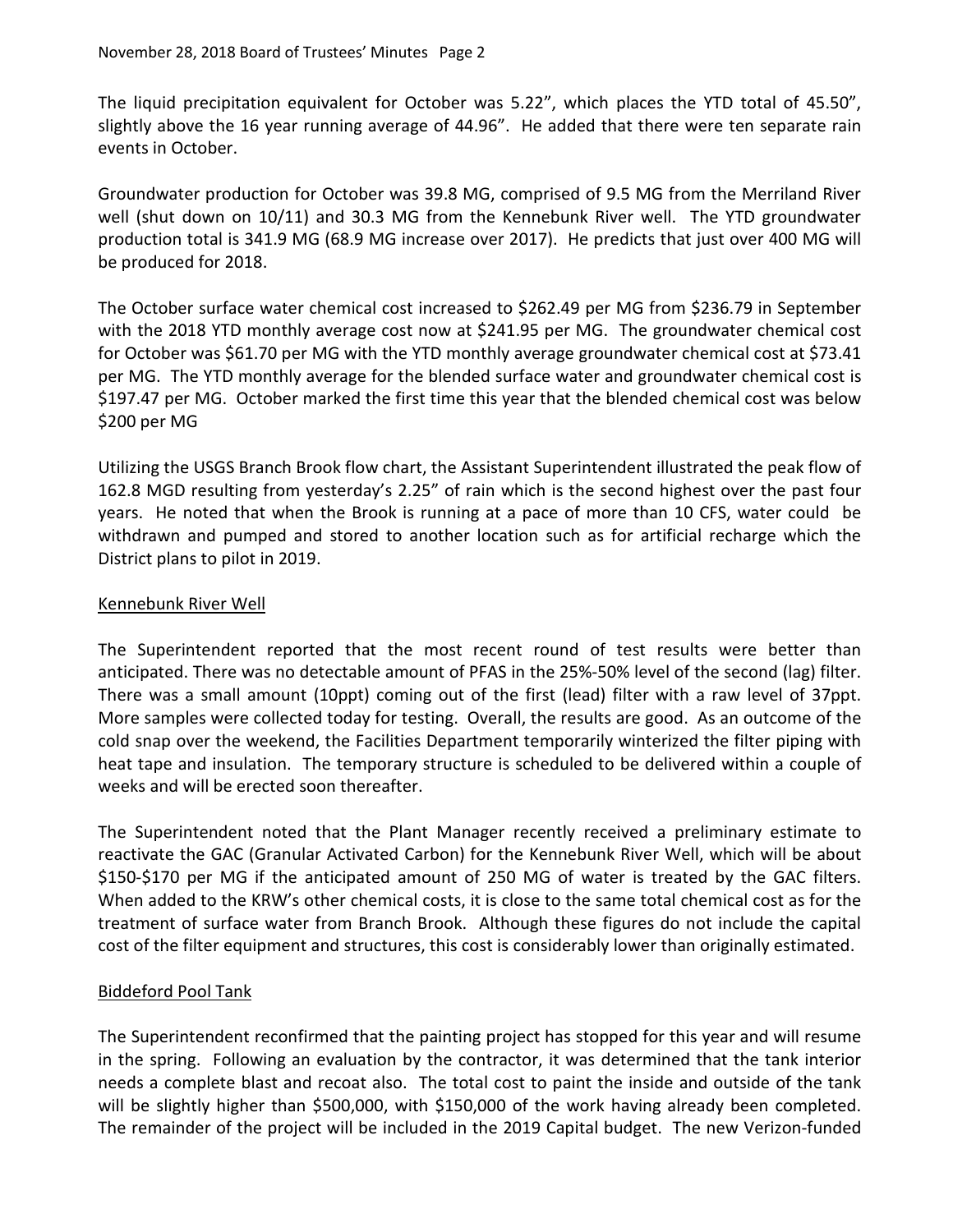ladder has not been installed yet. The abutters have been notified that the job has been shut down for the winter.

# Arundel Tank Site

The Superintendent reported that an engineer has been hired to design the drainage and erosion control plan for the access road and tank site for the conditional use permit application with the Town of Arundel. He summarized the meeting with one of the two tank manufacturers to develop generic tank specifications. As the tank is now scheduled for construction in 2020, the proposed 2019 Capital budget will only include the access road, tank pre-engineering, site work and possibly some of the underground piping on the tank site.

### SDC Update

The Superintendent reported that the PUC approved the previously reported modifications to the System Develop Charge. The modified SDC will go into effect on December 1, 2018.

### AMI Meters

The Treasurer reported that as of yesterday, 37 meters have been installed in November, bringing the YTD total to 2,793 and the cumulative total to 6,960 (approximately 50% of all metered customers and 64% of annual customers). The Superintendent explained that, as also reported in October, the low number of installations is attributed to the work load from seasonal turn-offs and the loss of an AMI installer who is shadow training for another position to which he was promoted to.

### Pipe Yard Vehicle and Equipment Storage Building

The Assistant Superintendent reported that the Site Plan Review Board (SPRB) granted final approval for this project following the November  $8<sup>th</sup>$  public hearing. PATCO is close to finalizing their design for the foundation and the building. They will apply for the building permit Friday and anticipate receiving the permit the following week. PATCO is hoping to begin the foundation work (excavating and placing concrete) in the week of December  $10^{th}$ . Gorham Sand & Gravel has started removing their large sand stockpile from the District's property where the new building will be constructed.

### West Kennebunk Booster Station

The Assistant Superintendent reported that this property was put on the market November  $16^{th}$ . He added that PATCO has contacted the realtor and offered to supply a design/build proposal to make the property more marketable.

### Main Replacement - Lands End, Kennebunkport

The Assistant Superintendent reported that this (summer line) project, comprised of 2,000' of double walled galvanized pipe, will be undertaken before the construction season ends.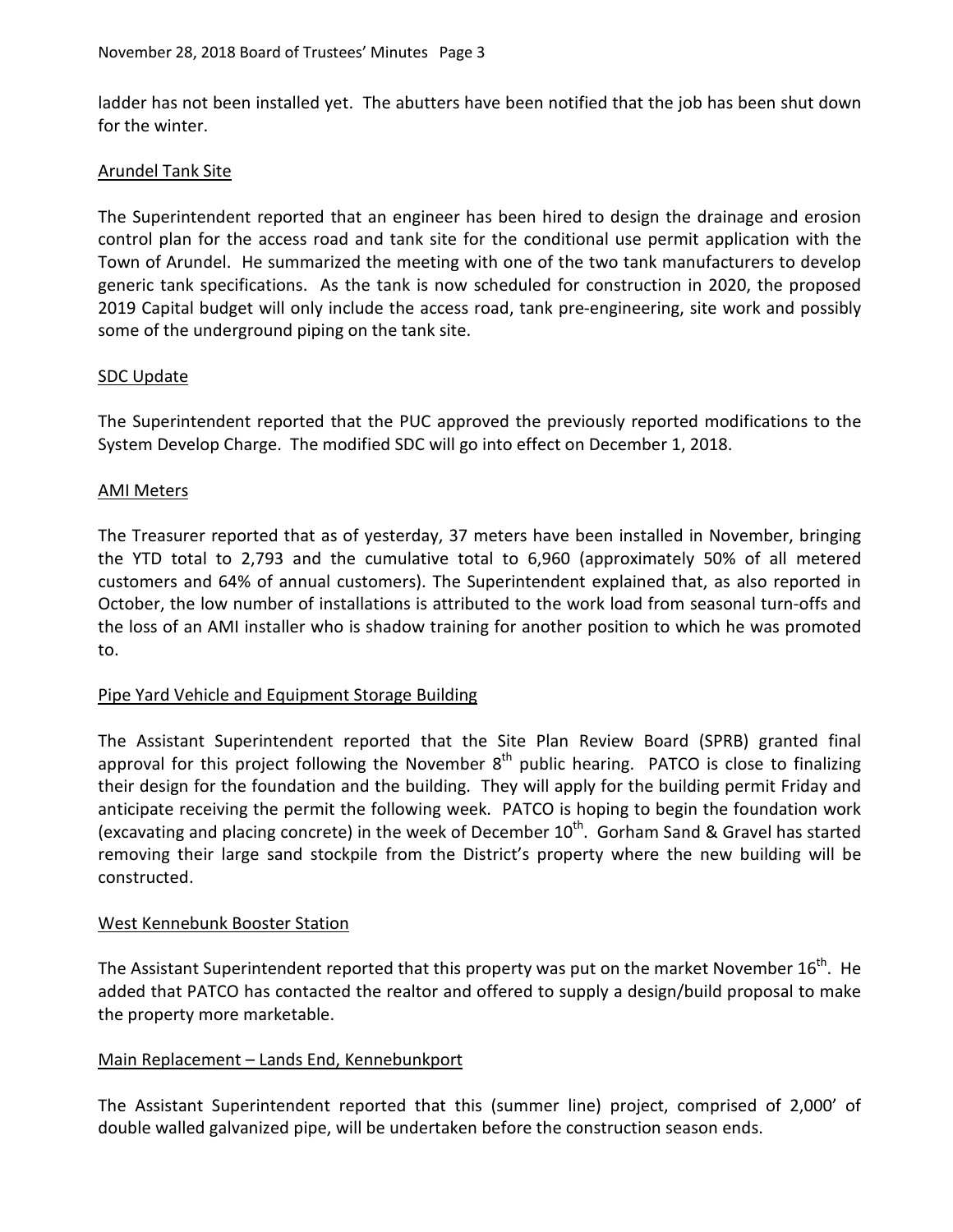# Main Extension – Tequila Sunrise Drive, Wells

Connecting to the end of the existing 8" stub for Ridings Road (former name) from Sea Mist Lane in Wells at a point approximately 750 feet easterly of the intersection of Sea Mist Lane and Post Road, install approximately 500 feet of 8-inch main and 85 feet of 2-inch main along Tequila Sunrise Drive, ending at its terminus.

Reference is made to Sheet C-102 of a set of plans entitled 'HIDDEN TREASURES, WELLS, MAINE' – prepared for Scott McLeod – last revised 11/15/18.

The applicant, Scott McLeod, will be required to deposit \$5,280, plus furnish *all* trench, *all* material and *all* labor to complete the installation in accordance with Water District specifications.

On a motion by Mr. Burrows, seconded by Mr. Emmons, it was unanimously voted to approve this main extension as presented.

### Year-end Pay Supplement

The Superintendent indicated that the matter of a year-end supplement for District employees is typically considered at the Trustees' November meeting. A brief discussion ensued.

On a motion by Mr. Burrows, seconded by Mr. Emmons, it was unanimously voted to award a 1.5% year-end pay supplement to all eligible employees.

### Proposed 2019 Capital Improvement Budget

The Assistant Superintendent outlined the capital budget being presented to the Board. Discussion ensued during the elaboration of many of the components of the proposed budget.

On a motion by Mr. Burrows, seconded by Mr. Lynk, it was unanimously voted to approve the 2019 Capital Budget as proposed.

### Proposed 2019 Trustees' Meeting Schedule

A calendar of proposed meeting dates was presented and reviewed by the Board. There was no objection to the meeting dates that were proposed. The meetings will be held on the last Wednesday during January through October and on the third Wednesday during November and December.

### Other Business

• The Superintendent requested the Board's consideration for a \$2,500 modification to this year's capital budget in order to purchase two brush cutters that will be utilized for watershed maintenance related to remediation from the May 2, 2018 forest fire.

On a motion by Mr. Emmons, seconded by Mr. Burrows, it was unanimously voted to approve this capital budget modification.